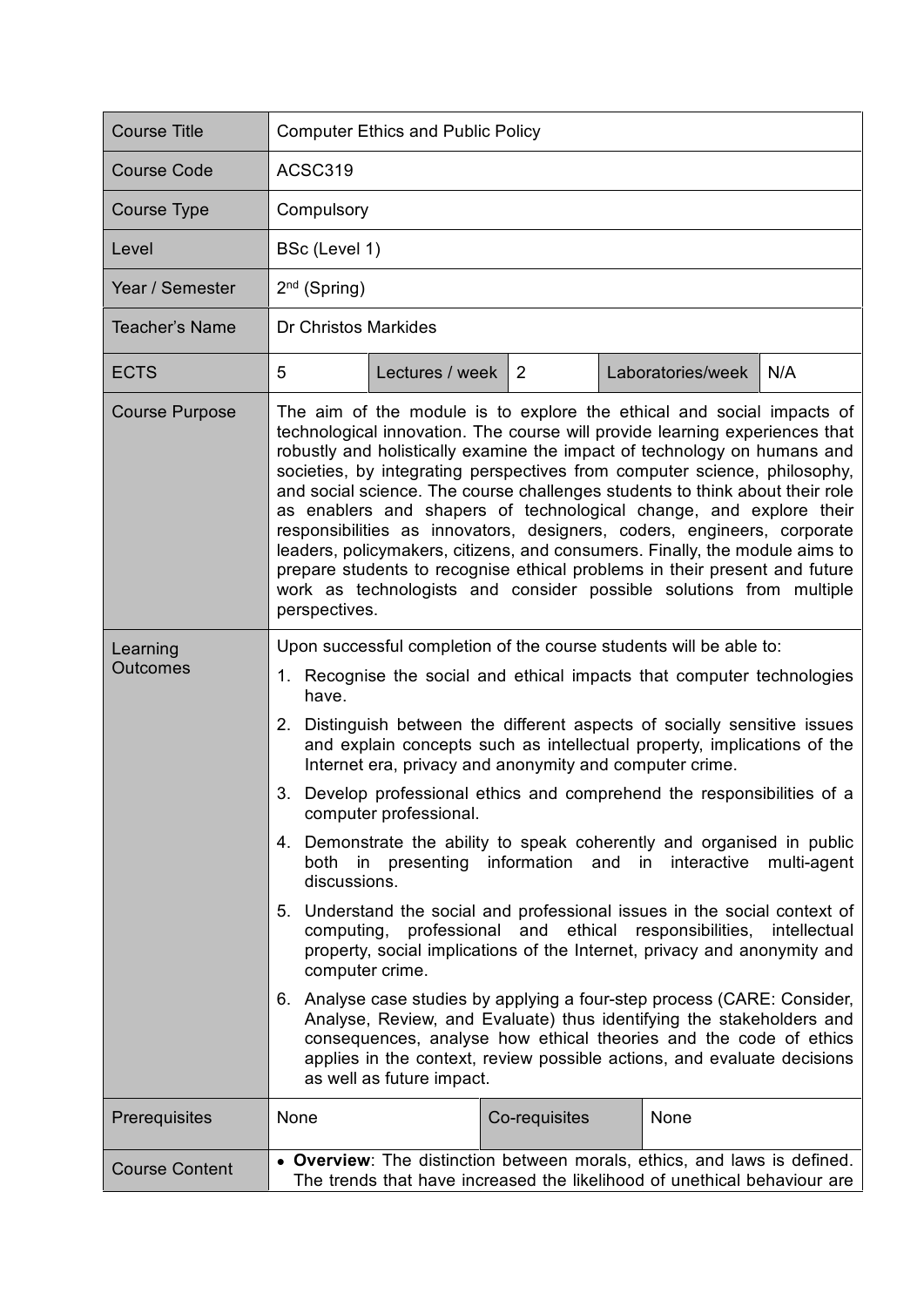|                         | identified. The concept of corporate social responsibility is defined and<br>discussed. A model for improving corporate ethics is provided. The most<br>commonly observed types of misconduct in the workplace are identified.<br>The need for an organizational code of ethics is discussed. A useful<br>model for ethical decision making is provided, and the role of ethics in IT<br>is discussed.                                                                                                                                                  |  |  |  |  |
|-------------------------|---------------------------------------------------------------------------------------------------------------------------------------------------------------------------------------------------------------------------------------------------------------------------------------------------------------------------------------------------------------------------------------------------------------------------------------------------------------------------------------------------------------------------------------------------------|--|--|--|--|
|                         | • Code of Ethics: Present and analyse a code of ethics from IEEE and<br>ACM, as a mechanism by which a computer professional ensures that its<br>members use their knowledge and skills for the benefit of society. The<br>general Ethical Principles, Professional Responsibilities, Professional<br>Leadership Principles, and Compliance aspects of the code are<br>presented.                                                                                                                                                                       |  |  |  |  |
|                         | • CARE Framework: Consider (stakeholders and consequences), Analyse<br>(how the Code applies to the context), Review (possible actions), and<br>Evaluate (decisions and future impact) is presented. The CARE<br>framework provides an outline for judging whether possible actions in<br>each case would be consistent with both the letter and the spirit of the<br>Code. These questions establish a general approach to assist computing<br>professionals in ethical decision-making, and evaluating situations based<br>on different case studies. |  |  |  |  |
|                         | • Philosophical Ethics: The course briefly examines ethical concepts and<br>philosophical ethical theories. Students become familiar with traditional<br>ethical concepts and theories, and are able to compare workable ethical<br>theories, as well as evaluating morality and the law.                                                                                                                                                                                                                                                               |  |  |  |  |
|                         | • Professional Ethics: The course focuses on moral decisions made by<br>people who design, implement, operate, or maintain computer hardware<br>or software systems. Consider the extent to which a computer-related<br>career is a profession along the lines of medicine or law. Examine the<br>relationship and work-life of computer professionals in terms of<br>Employer-Employee, Client-Professional, Society-Professional,<br>and<br>Professional-Professional.                                                                                |  |  |  |  |
|                         | • Ethics and Public Policy: The course examines case studies on<br>intellectual<br>information<br>property,<br>privacy,<br>computer,<br>network<br>communications, social media, and network security, cybersecurity and<br>cyber-attacks, government and legislation, whistle-blowing, data mining,<br>computer reliability (software and hardware), software engineering, and<br>automation.                                                                                                                                                          |  |  |  |  |
| Teaching<br>Methodology | The methodology used to conduct the course is structured around lectures,<br>class discussion, and evaluation of case studies in order to appreciate and<br>evaluate the social and ethical impact of computer technologies.<br>The<br>taught part of course is delivered to the students with the help of computer<br>presentations. Lecture notes and presentations are available through the<br>web for students to use in combination with the textbooks and references.                                                                            |  |  |  |  |
| <b>Bibliography</b>     | Textbooks:<br>Michael J. Quinn, <i>Ethics for the Information Age</i> , Pearson, 8 <sup>th</sup> edition,<br>2020, ISBN: 9780135218006.<br>George Reynolds, Ethics in Information Technology, Cengage<br>$\bullet$<br>Learning, 6 <sup>th</sup> edition, 2018, ISBN: 978-1337405874.                                                                                                                                                                                                                                                                    |  |  |  |  |